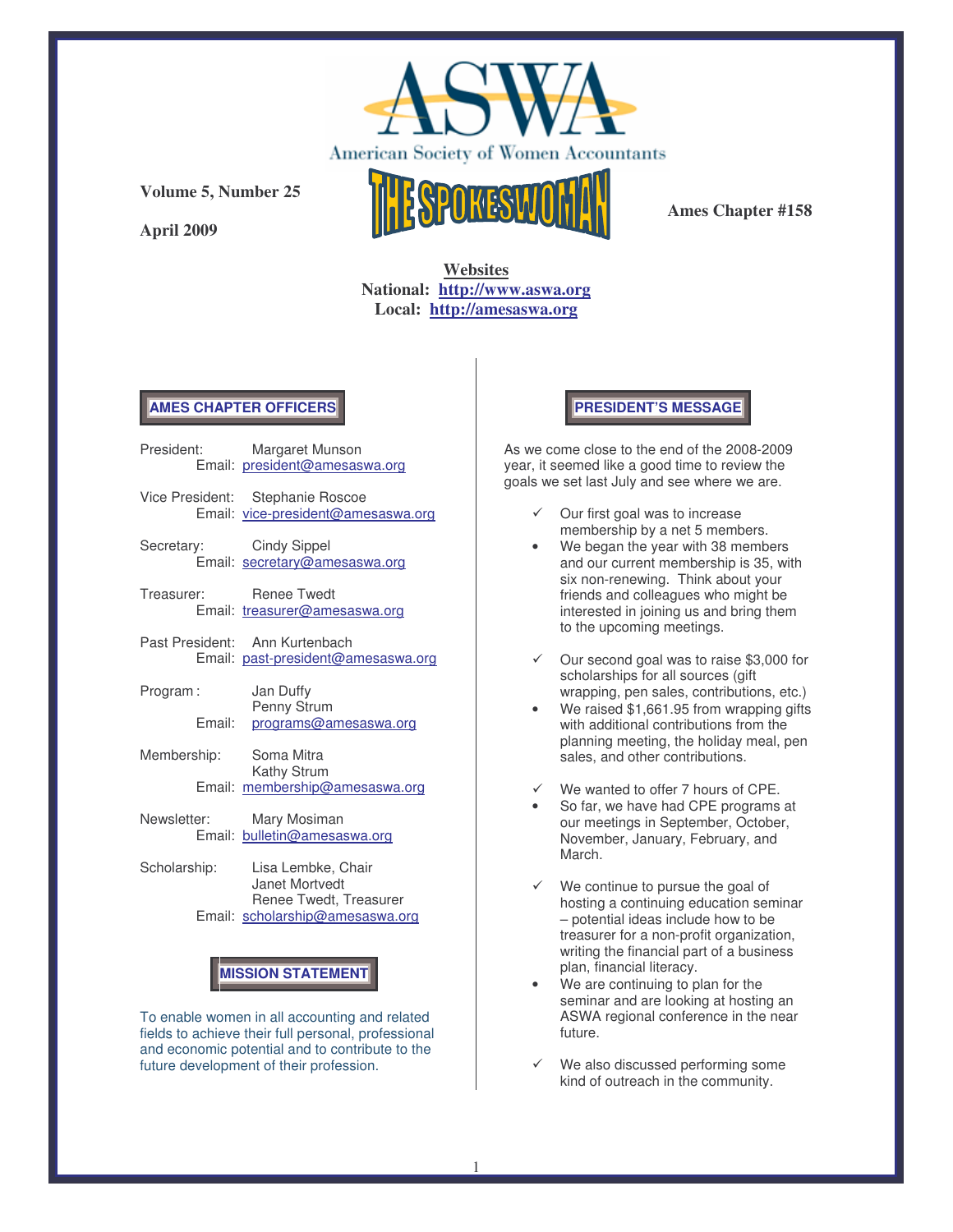

**April 2009**



**Ames Chapter #158**

# **Websites National: http://www.aswa.org Local: http://amesaswa.org**

• A committee has surveyed members and is looking at opportunities where our membership can make a difference.

We are have always set high goals, and although we may not always accomplish everything we set out to do as quickly as we might like, our chapter continues to make a difference in the lives of our members, our scholarship winners, and other ASWA members in the state, region, and nation.

Kate asked that we set aside a few minutes at the April meeting for a group photo that can be used on our (and National's) web site. Please bring your friendliest smile to the April meeting.

See you April 22.

-- Margaret

## **MEETING INFORMATION**

| Date:       | Wed., April 22 <sup>nd</sup> 2009                                |
|-------------|------------------------------------------------------------------|
| Time:       | 5:30 PM Social Time<br>6:00 PM Speaker<br>7:00 PM Dinner/Meeting |
| Topic:      | <b>Preventing Workplace Liability</b>                            |
| Speaker:    | Perry Lawrence<br>New Millennium Technology                      |
| Location:   | Buford's Steakhouse<br>2601 E. 13 <sup>th</sup> Street, Ames     |
| <b>RSVP</b> | Penny Strum                                                      |

**RSVP:** Penny Strum All attendees please RSVP by Tues noon 4/21 email: programs@amesaswa.org

# **AGENDA**

American Society of Women Accountants Ames Chapter #158 April 22, 2009

- 1. Call to Order
- 2. Quorum
- 3. Approval of Minutes
- 4. Treasurer's Report
- 5. Committee Reports
	- a. Membership
		- b. Program
		- c. Bulletin
	- d. Scholarship
	- e. Outreach
	- f. Social event
	- g. Nominating **Committee**
- 6. Old Business
	- a. Gift wrap
	- b. Regional
	- conference
	- c. Standing rules
- 7. New Business
	- a. Member of the
		- Year
	- b. Group photo
- 8. Announcements
	- a. Next Meeting
	- b. Networking
	- luncheon
- 9. Adjournment

**MARCH 2009 MINUTES**

American Society of Women Accountants Ames Chapter #158 March 18, 2009

Call to Order: The February 2009 Membership Meeting of the Ames Chapter #158 was called to order by President Margaret Munson in Ames at 7:00 pm on Wednesday, March 18, 2009. Those in attendance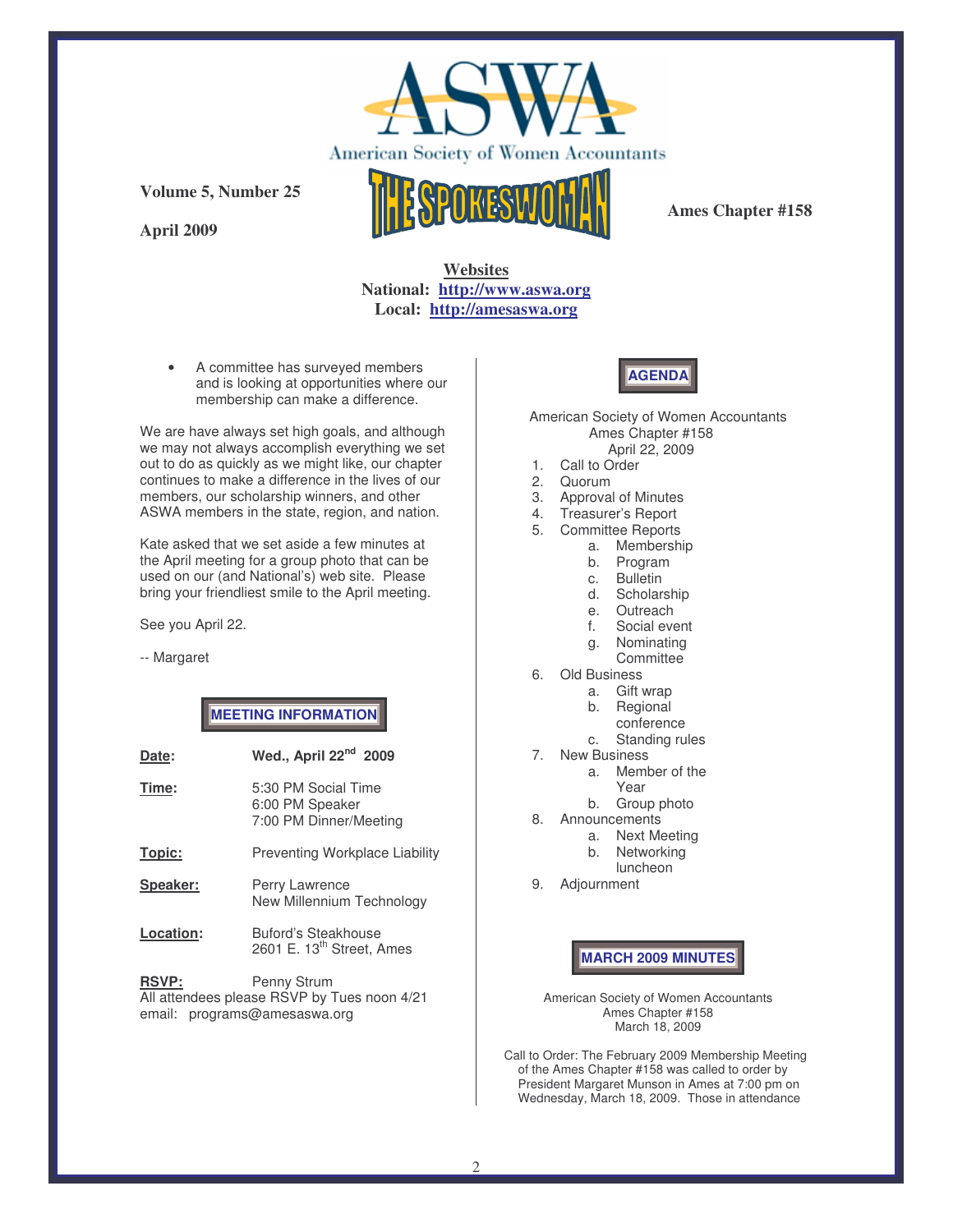

**April 2009**



**Ames Chapter #158**

## **Websites National: http://www.aswa.org Local: http://amesaswa.org**

were Margaret Munson, Penny Strum, Kathy Strum, Stephanie Roscoe, Marilyn Moehlmann, Theresa Samson, Cindy Sippel, Carla Danielson, Stephanie Fox, Karen Jacobson, Kate Mulder, and Carolyn Bauer. A quorum was present.

Approval of Minutes: Kate Mulder moved to approve the minutes as printed in the bulletin. Theresa Samson seconded the motion which passed.

Treasurer's Report: There was no Treasurer's report for February. The proceeds from the gift wrapping booth have been deposited.

#### Committee Reports:

Membership Committee: The link to the chapter website has been sent to potential members.

- Program: The next meeting will be April 22 rather than April 15.
- Bulletin: Please send all information for the bulletin to Mary Mosiman.

#### Scholarship: No report.

- Outreach: Nothing new to report. The committee is aiming for a warm weather project.
- Social Event: Please email any ideas to Karen Jacobson.
- Nominating Committee: The proposed slate of officers was presented to the membership. We will be voting at the April meeting.

#### Old Business:

- Gift Wrapping: The membership will be discussing the future of the gift wrapping booth at the April meeting. Theresa will put together an email that will be sent to the membership to facilitate the discussion. One possibility for raising money for scholarships would be to host a seminar.
- Regional Conference: The Milwaukee chapter will be hosting the 2010 regional conference. The Des Moines chapter is not ready to commit to hosting a regional conference in 2011. Stephanie Roscoe said that she would be willing to chair the committee if Ames wanted to sponsor a regional conference in 2011. Stephanie moved and Karen Jacobson seconded a motion that the Ames chapter commit to sponsoring a regional conference in 2011. The motion passed.

Stephanie said that she would contact the Des Moines chapter to inform them of our commitment.

Standing Rules: Kate has pulled a set of standing rules from the ASWA website. She and Cindy will work together to update the standing rules to present them to the chapter.

### New Business:

- Chapter dues notice: Karen Jacobson moved and Kathy Strum seconded a motion that the chapter dues remain at \$20.50 per year. The motion passed.
- National Website: All members are encouraged to update their profile on the national ASWA website.

#### Announcements:

IMA Meeting: There is an IMA meeting at Sauer-Danfoss on March 21. The ASWA member has been invited.

Next meeting: April 22<sup>nd</sup>

Networking Luncheon: Tuesday, March 31<sup>st</sup> at Lucallans (changed to Aunt Maude's after the meeting). RSVP to Soma

Adjournment: Meeting adjourned at 7:45 pm.

Respectfully submitted,

Cindy Sippel, Secretary

**UPCOMING MEETINGS**

| 5/20/09 | Buford's Bunkhouse<br>Speaker: Diane Janvrin, Phd.<br><b>XBRI</b>             |
|---------|-------------------------------------------------------------------------------|
| 6/17/09 | Legend's Restaurant<br>Speaker: Cyndie Jeffrey, Phd.<br>SEC's Roadmap to IFRS |
| 7/15/09 | Annual Planning Meeting<br>Time & Place TBA                                   |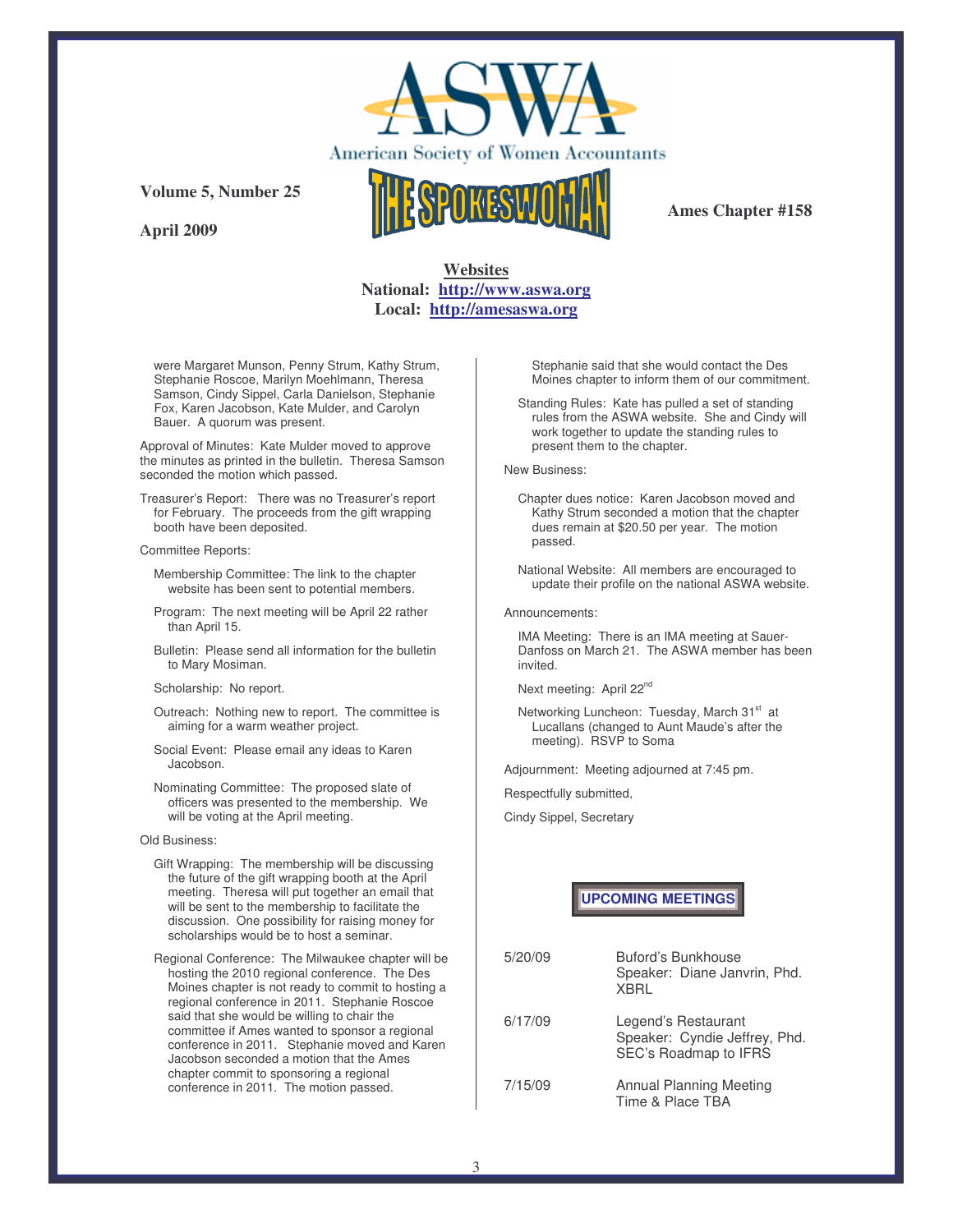

**Ames Chapter #158**

**Websites National: http://www.aswa.org**

**Local: http://amesaswa.org**

## **NETWORKING LUNCHEONS**

| Date |             | Location  |
|------|-------------|-----------|
|      | Thur Apr 30 | El Azteca |

**Volume 5, Number 25**

**April 2009**

Please RSVP to Soma by noon the previous day. 294-9583 or membership@amesaswa.org

**ANNOUNCEMENTS**

## **AMERICAN SOCIETY OF WOMEN ACCOUNTANTS ANNOUNCES CONTINUED RELATIONSHIP WITH BECKER PROFESSIONAL REVIEW**

(McLean, VA, March 30, 2009) – The American Society of Women Accountants (ASWA) is pleased to announce that Becker Professional Review has renewed its corporate partnership with ASWA for 2009. ASWA and Becker Professional Review renewed this alliance to help women in all accounting and related fields achieve and exceed their personal and professional goals.

"ASWA is pleased that our partnership with Becker Professional Review continues, which provides tools and scholarships to striving women accountants," said Barbara W. Covington, ASWA National President and Manager at Carr, Riggs & Ingram, LLC. "With access to Becker Professional Review resources, products and services, ASWA members and prospective members are better educated, more connected and poised to take their careers to the next level."

Laura Riley, a Becker Professional Review Regional Manager and ASWA member, is spearheading the partnership for Becker. Laura is a CPA herself and anticipates the effort will bring a substantial benefit to both organizations. "ASWA is such an important organization and Becker's leadership in the professional review marketplace makes the partnership perfect for encouraging young women to continue their studies leading to their CPA designation. We've had a wonderful partnership with ASWA over the past few years and look forward to sharing our CPE product benefits to members in the upcoming year."

## **About Becker Professional Review**

Becker Professional Review is a global leader in professional education serving the accounting and finance professions. Its Becker CPA Review and Stalla Review for the CFA exams are the largest and longest-running review programs worldwide. Becker Professional Review serves more than 47,000 students annually with courses offered onsite, online and on CD and has helped over 400,000 candidates pass the CPA exam. Throughout its 50-year history, Becker has earned a strong track record of student success through superior teaching, curriculum and learning tools that enable its students to develop the knowledge and performance skills necessary to pass their exams. Becker also provides live and distance continuing education for CPAs via its CPE product offering. For more information about Becker CPA Review, visit http://www.beckercpa.com. For more about

Stalla's CFA review courses, visit http://www.stalla.com. For more about Becker's CPE courses visit http://www.beckercpe.com.

## **About ASWA**

Founded in 1938, ASWA provides women in accounting and finance the leadership, education and networking opportunities needed to achieve their career goals. Seventy years later, ASWA is still the only organization that solely represents the interest of women in the entire accounting and finance community. The organization's mission is to enable women in all accounting and related fields to achieve their full personal,